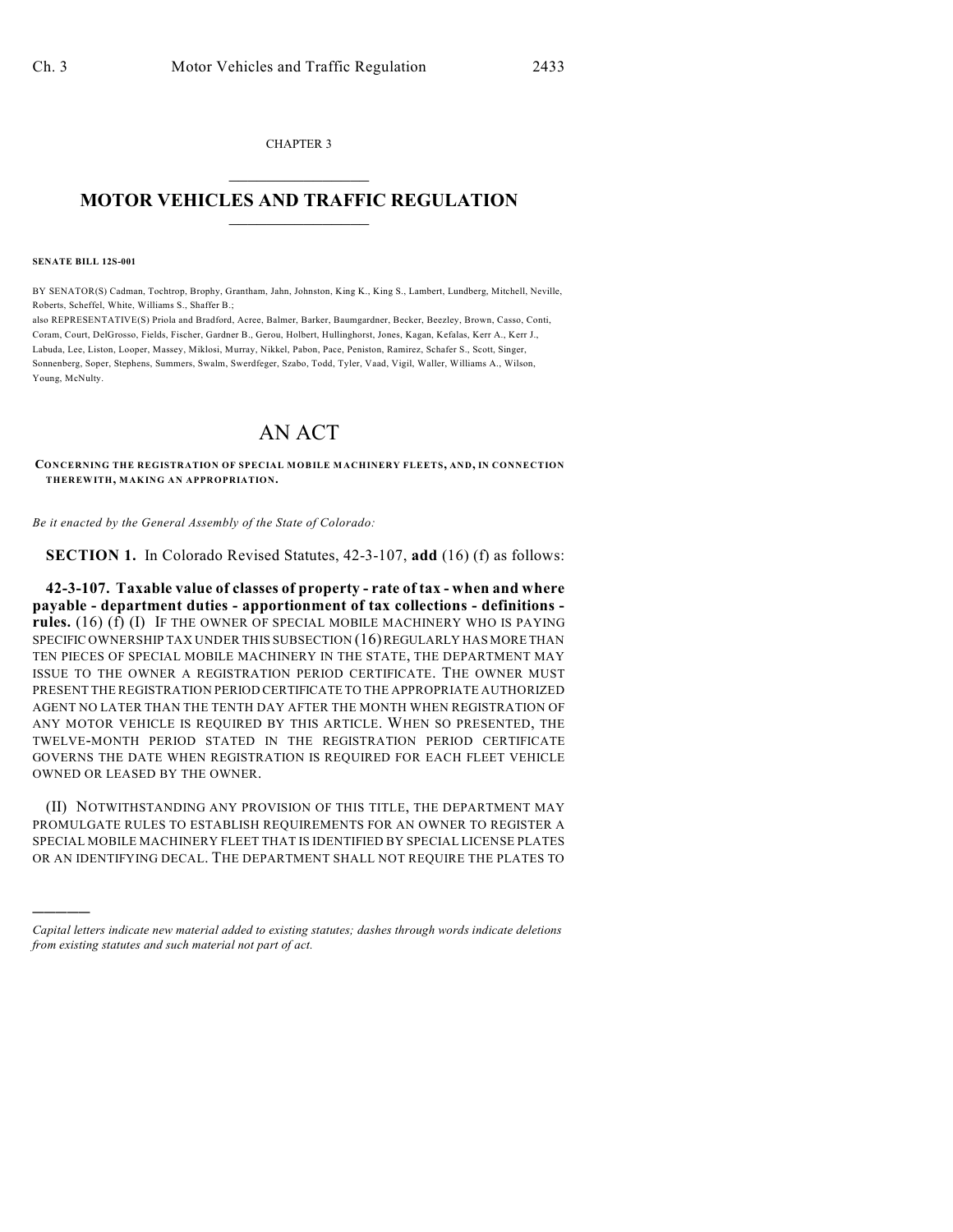HAVE AN ANNUAL VALIDATING TAB OR STICKER. REGISTRATION FEES PAYABLE ON THE MACHINERY UNDER A MULTI-YEAR AGREEMENT ARE NOT DISCOUNTED BELOW THE OTHERWISE APPLICABLE ANNUAL REGISTRATION FEES.

(III) SPECIAL MOBILE MACHINERY REGISTERED UNDER THIS PARAGRAPH (f) OR AFTER THE ISSUANCE OF A REGISTRATION PERIOD CERTIFICATE OR THE EXECUTION OF A MULTI-YEAR AGREEMENT ARE SUBJECT TO SECTION 42-3-109.

(IV) (A) THE OWNER SHALL PAY THE ANNUAL REGISTRATION FEES REQUIRED BY SECTIONS 42-3-304 TO 42-3-306 FOR SPECIAL MOBILE MACHINERY, REDUCED BY TWENTY-FIVE PERCENT FOR EACH ELAPSED QUARTER, BEFORE APPLYING FOR THE BALANCE OF THE REGISTRATION PERIOD.

(B) THE FEES AND TAXES FOR SPECIAL MOBILE MACHINERY REGISTERED UNDER THIS PARAGRAPH (f) PRIOR TO THE EFFECTIVE DATE OF THE REGISTRATION PERIOD CERTIFICATE OR MULTI-YEAR AGREEMENT MUST BE APPORTIONED IN THE MANNER REQUIRED BY SUBPARAGRAPH (III) OF THIS PARAGRAPH (f).

(C) AN AUTHORIZED AGENT MAY ISSUE INDIVIDUAL REGISTRATION NUMBER PLATES, AN IDENTIFYING DECAL, OR CERTIFICATES UPON APPLICATION BY AN OWNER OF SPECIAL MOBILE MACHINERY OR THE OWNER'S AGENT AND THE PAYMENT OF A REGISTRATION FEE OF SEVEN DOLLARS.OF THE SEVEN-DOLLAR FEE, THREE DOLLARS AND SIXTY CENTS IS TO BE RETAINED BY THE AUTHORIZED AGENT OR DEPARTMENT ISSUING THE PLATES, IDENTIFYING DECAL, OR CERTIFICATES; FORTY CENTS IS TO BE REMITTED MONTHLY TO THE DEPARTMENT, WHICH SHALL THEN TRANSMIT IT TO THE STATE TREASURER FOR CREDIT TO THE HIGHWAY USERS TAX FUND; AND THREE DOLLARS IS AVAILABLE UPON APPROPRIATION BY THE GENERAL ASSEMBLY TO FUND THE ADMINISTRATION AND ENFORCEMENT OF THIS PARAGRAPH (f). THE OWNER OR THE OWNER'S AGENT MAY THEN AFFIX THE PLATE, IDENTIFYING DECAL, OR CERTIFICATE TO SPECIAL MOBILE MACHINERY PURCHASED OR BROUGHT INTO THE STATE PENDING REGISTRATION.

(V) AN OWNER ISSUED A REGISTRATION PERIOD CERTIFICATE UNDER SUBPARAGRAPH (I) OF THIS PARAGRAPH (f) MAY REGISTER AND PAY REGISTRATION FEES AND OTHER LICENSE FEES DUE FOR THE SPECIAL MOBILE MACHINERY NO LATER THAN THE TWENTIETH DAY OF EACH QUARTER FOR ALL NEW SPECIAL MOBILE MACHINERY DELIVERED INTO THE STATE DURING THE PRECEDING QUARTER. THE OWNER SHALL SUBMIT A REPORT IDENTIFYING NEW EQUIPMENT, USING FORMS FURNISHED BY THE DEPARTMENT, TO THE AUTHORIZED AGENT IN THE COUNTY WHERE THE MACHINERY WAS FIRST DELIVERED INTO THE STATE, TOGETHER WITH THE REMITTANCE FOR ALL FEES DUE FOR THE PRECEDING QUARTER. THE OWNER SHALL SIMULTANEOUSLY SUBMIT A COPY OF EACH REPORT TO THE DEPARTMENT. THE MACHINERY IS DEEMED REGISTERED PENDING THE TIMELY FILING OF THE REPORT SO LONG AS THE MACHINERY DISPLAYS THE NUMBERED PLATE, IDENTIFYING DECAL, OR CERTIFICATE REQUIRED BY THE DEPARTMENT.

**SECTION 2. Appropriation.** (1) In addition to any other appropriation, there is hereby appropriated to the department of revenue, for the fiscal year beginning July 1, 2012, the sum of \$126,563 and 0.8 FTE, or so much thereof as may be necessary, to be allocated for the implementation of this act as follows: